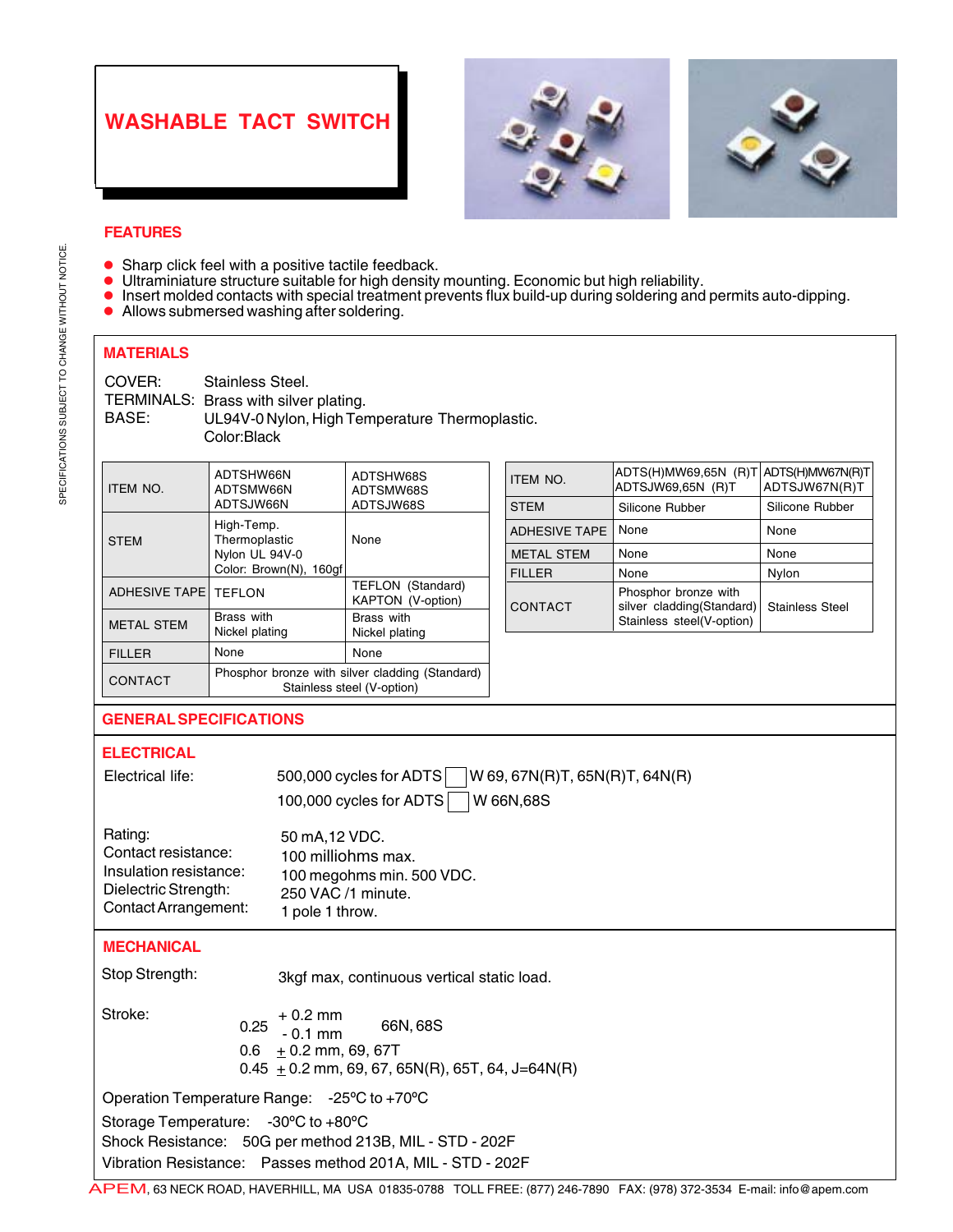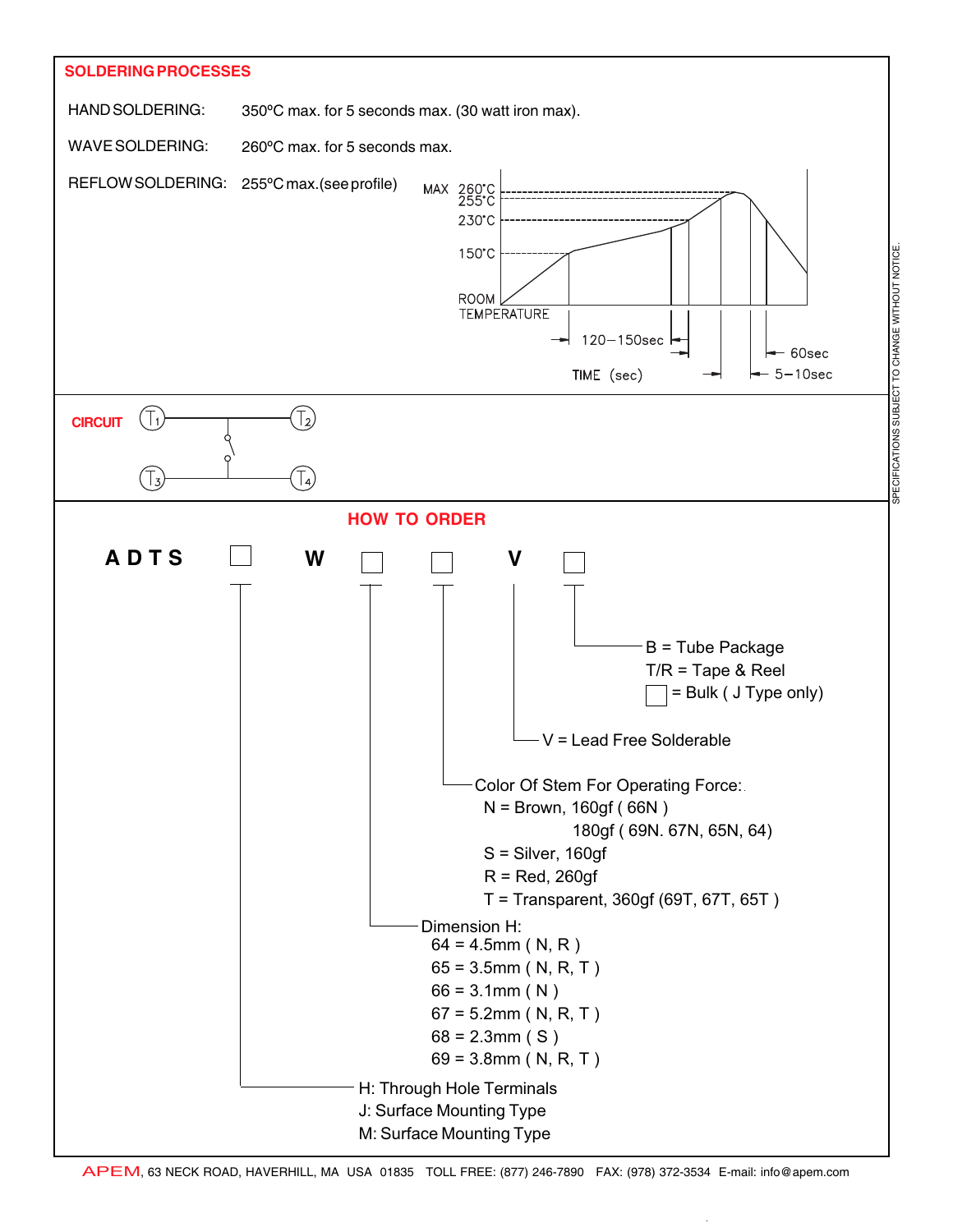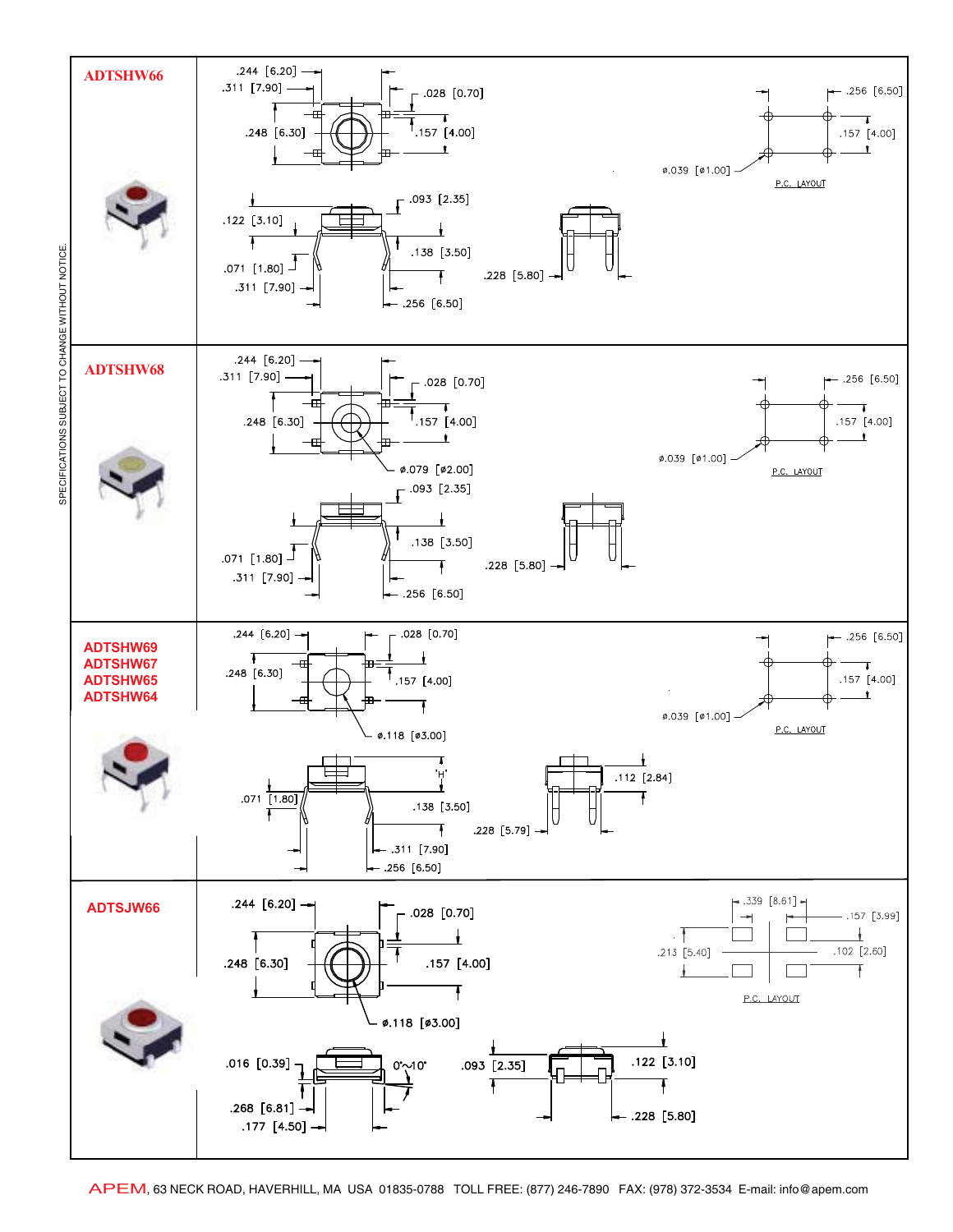

APEM, 63 NECK ROAD, HAVERHILL, MA USA 01835 TOLL FREE: (877) 246-7890 FAX: (978) 372-3534 E-mail: info@apem.com